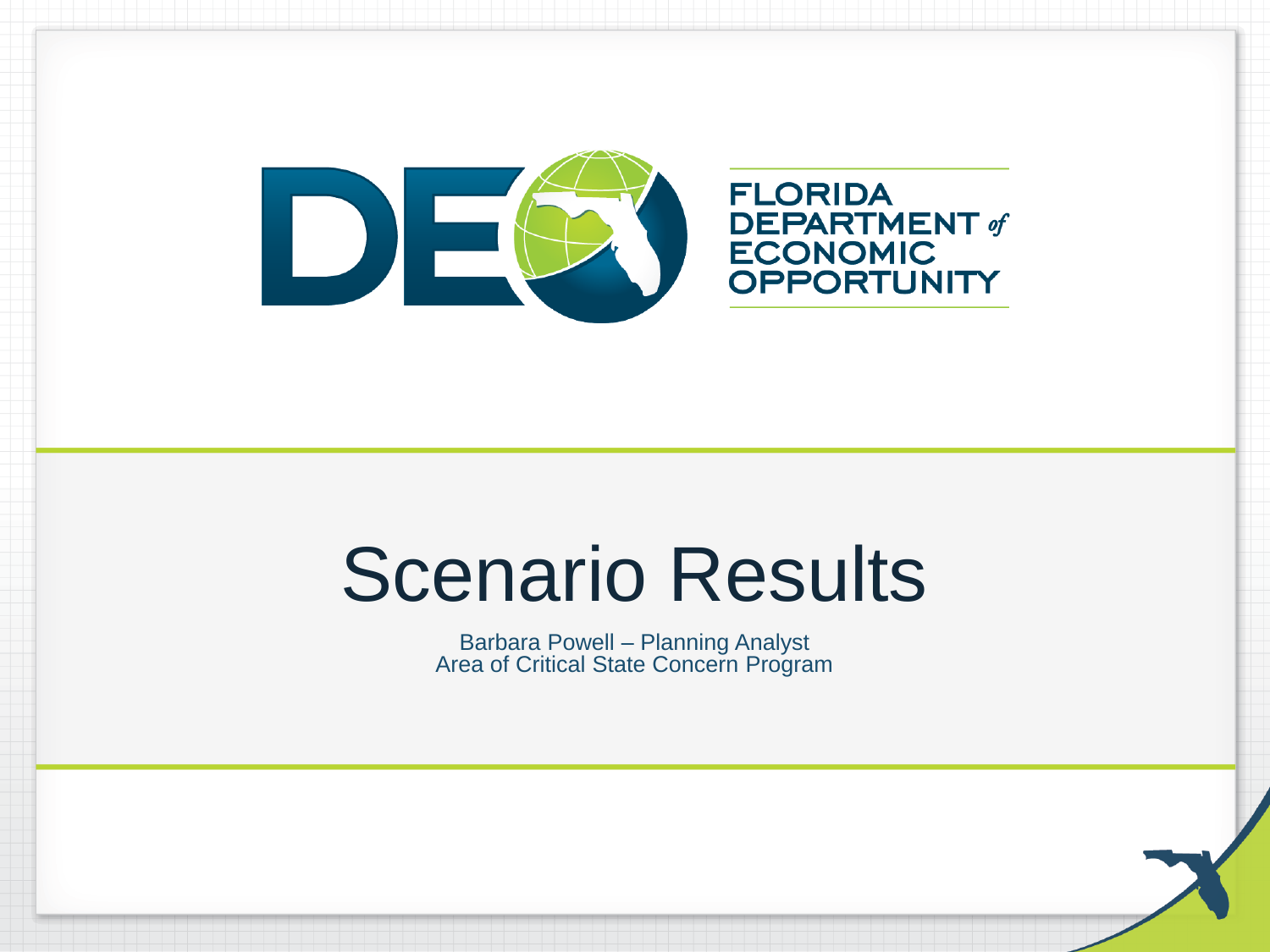## Data Update

- Model data updated with
	- 2010 Census Data
		- Dwelling Units
		- Vehicles per Unit
		- Occupancy Rate
		- Persons per Occupied Unit
	- Smith Travel Research (2011)
		- Hotel Occupancy

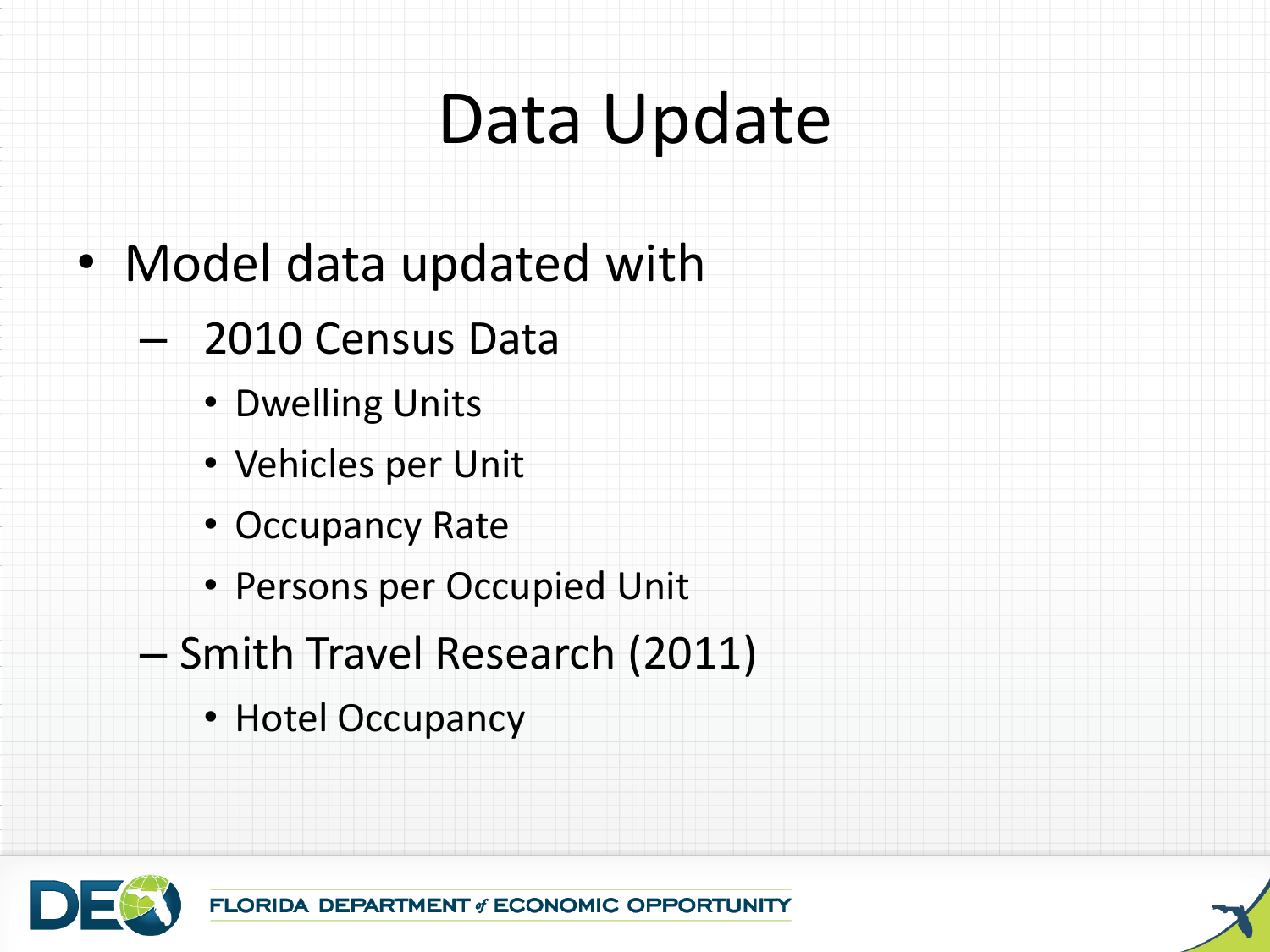## Assumptions – Tourist Units

- Tourist Units 13,665
- Average Auto Use 1.1 cars per unit
- Occupancy ranges from 67-90%
- July represents the highest hotel occupancy rates

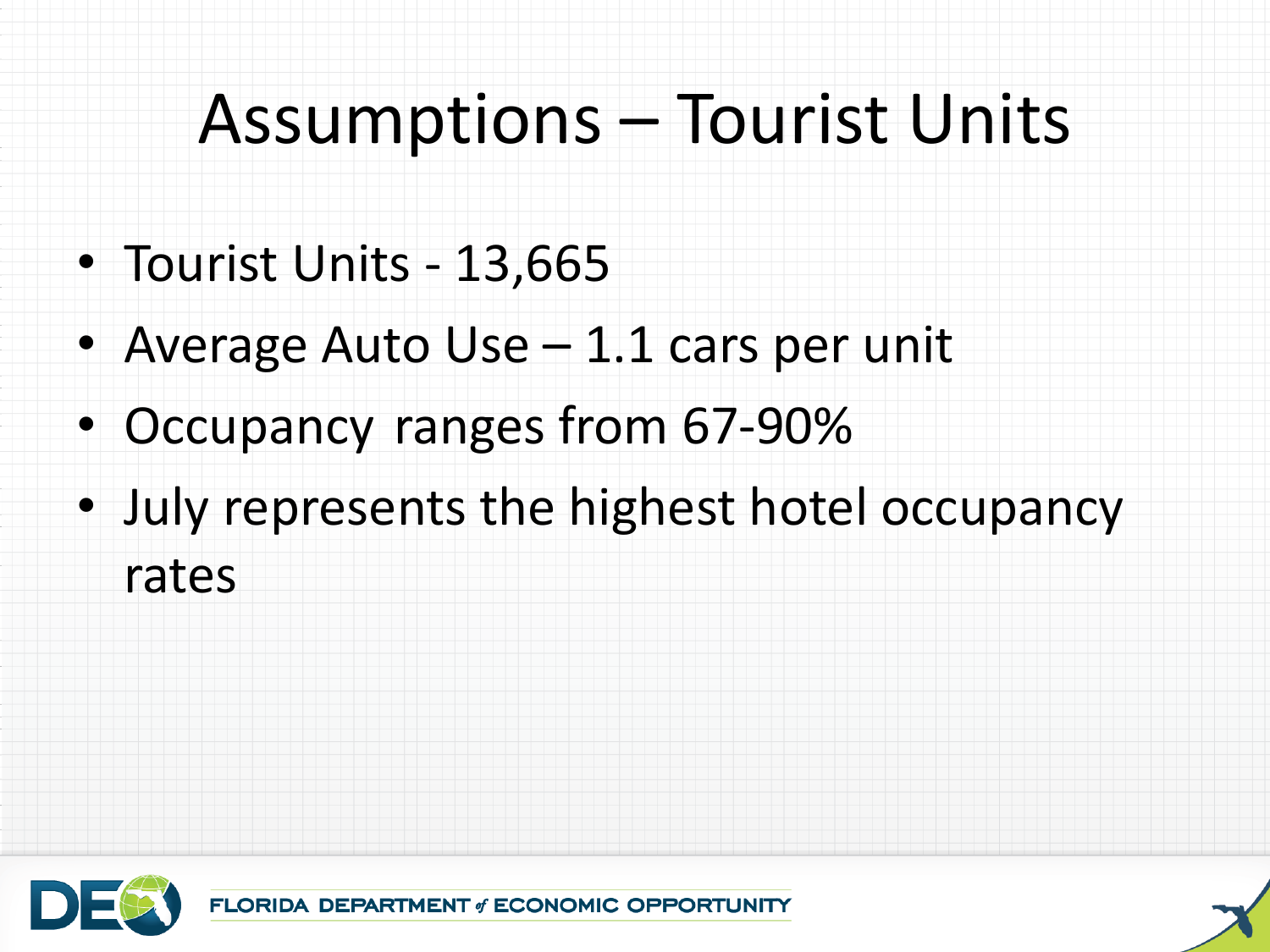### Assumptions – Mobile Homes

- Mobile Home Units 8,134
- Average Auto use  $-1.1 1.5$  cars per unit
- Average Occupancy 42-80%

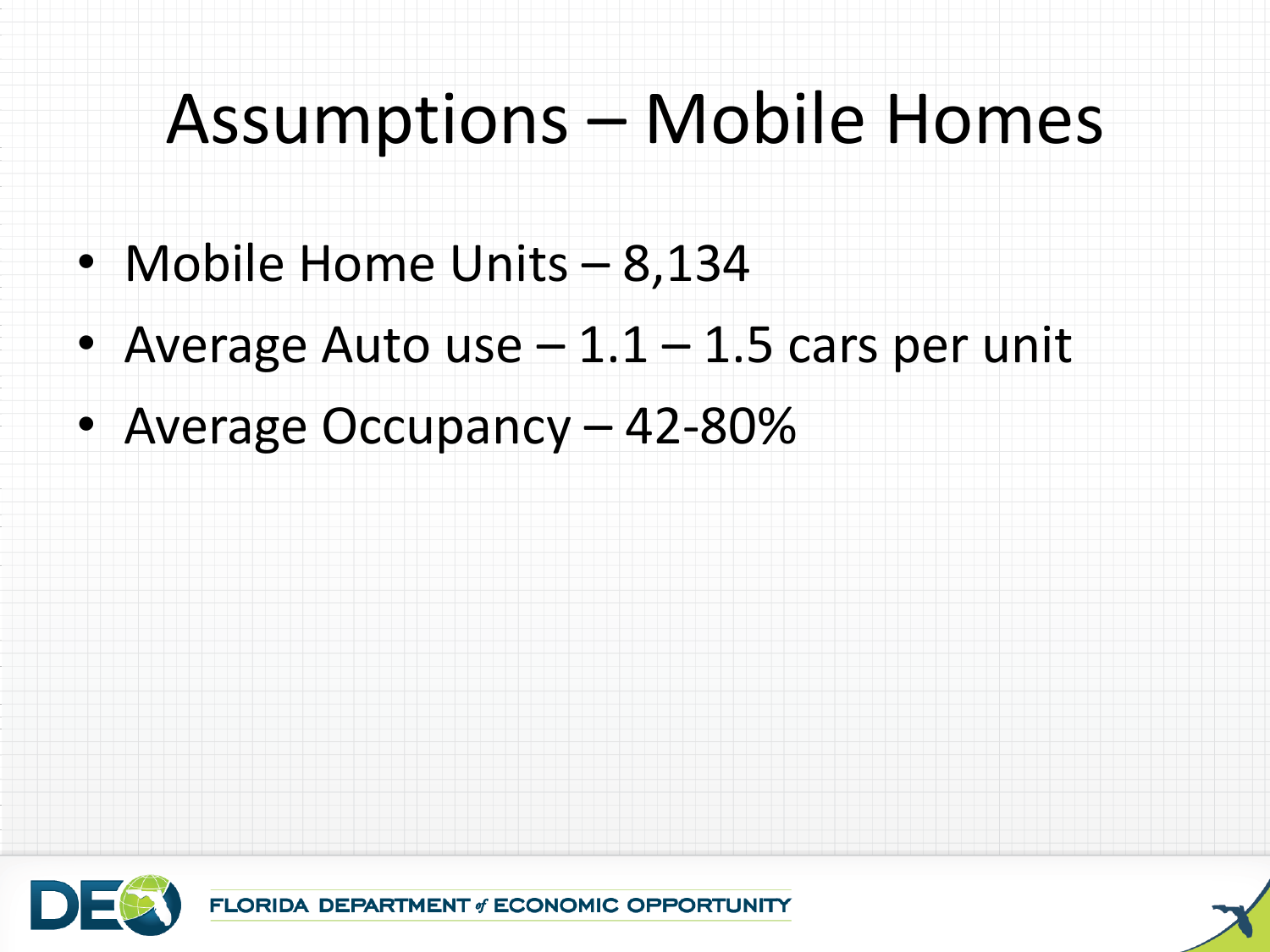## Assumptions – Site-built

- Site-built Units 44,630
- Average Auto use 1.49 1.5 cars per unit
- Average Occupancy 49-81%

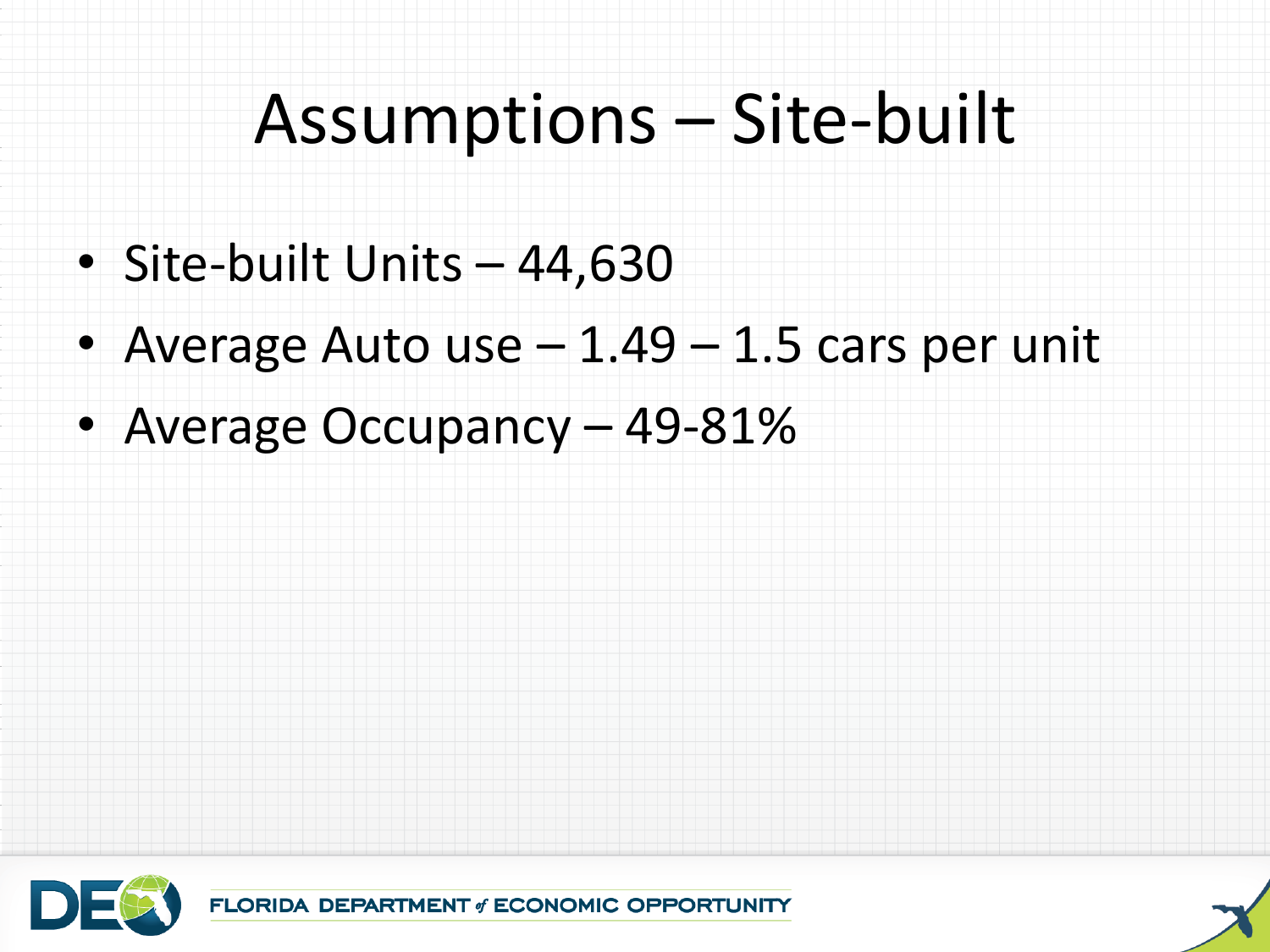## Assumptions – Special Populations

- NAS Key West 2,025 vehicles
- Florida Keys Community College 100 vehicles

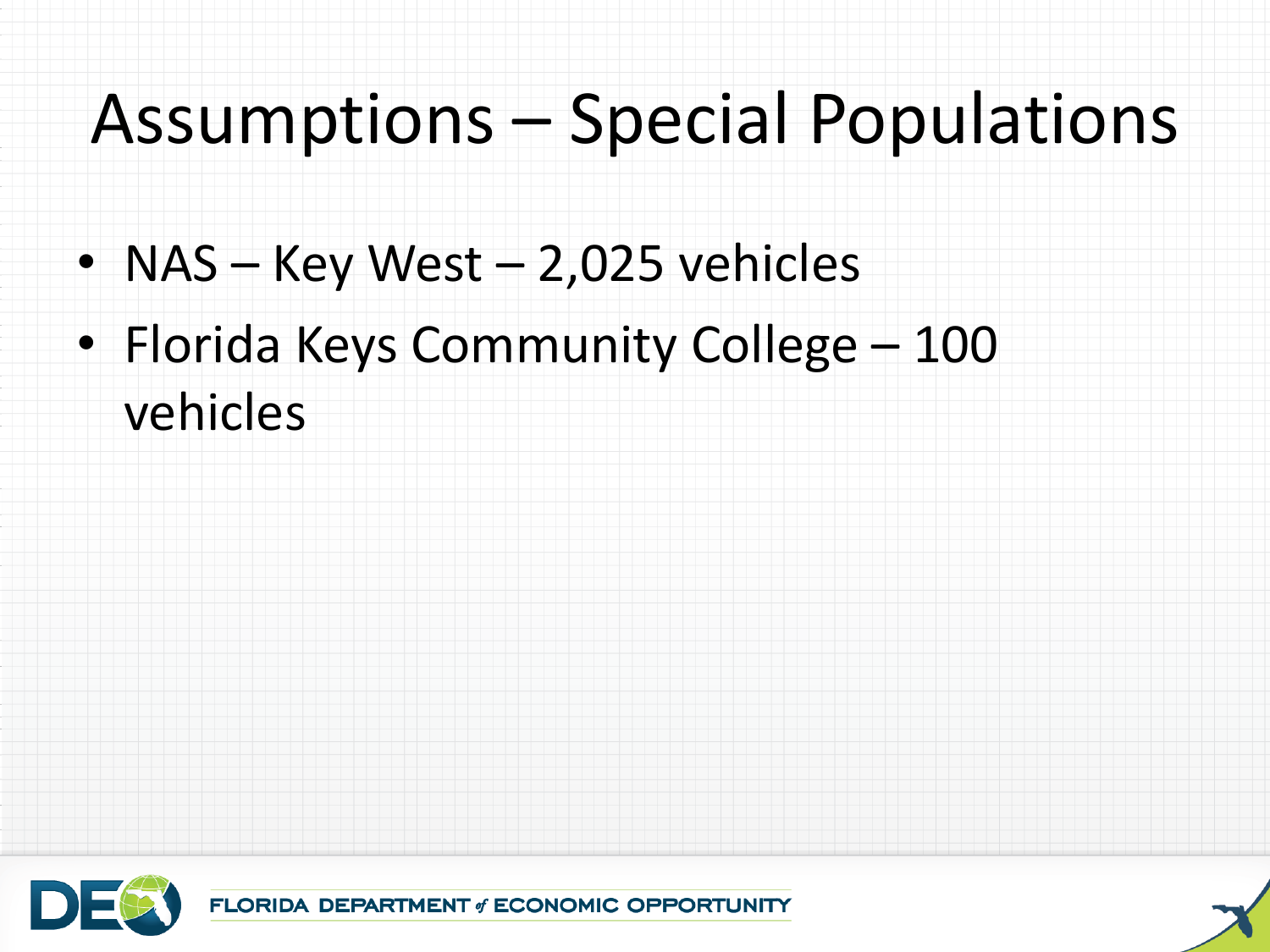# Trends

- Conversion of 30.6% of mobile homes to site built homes in the past 20 years
- Occupancy rate has declined 9.2% since the 2000 Census



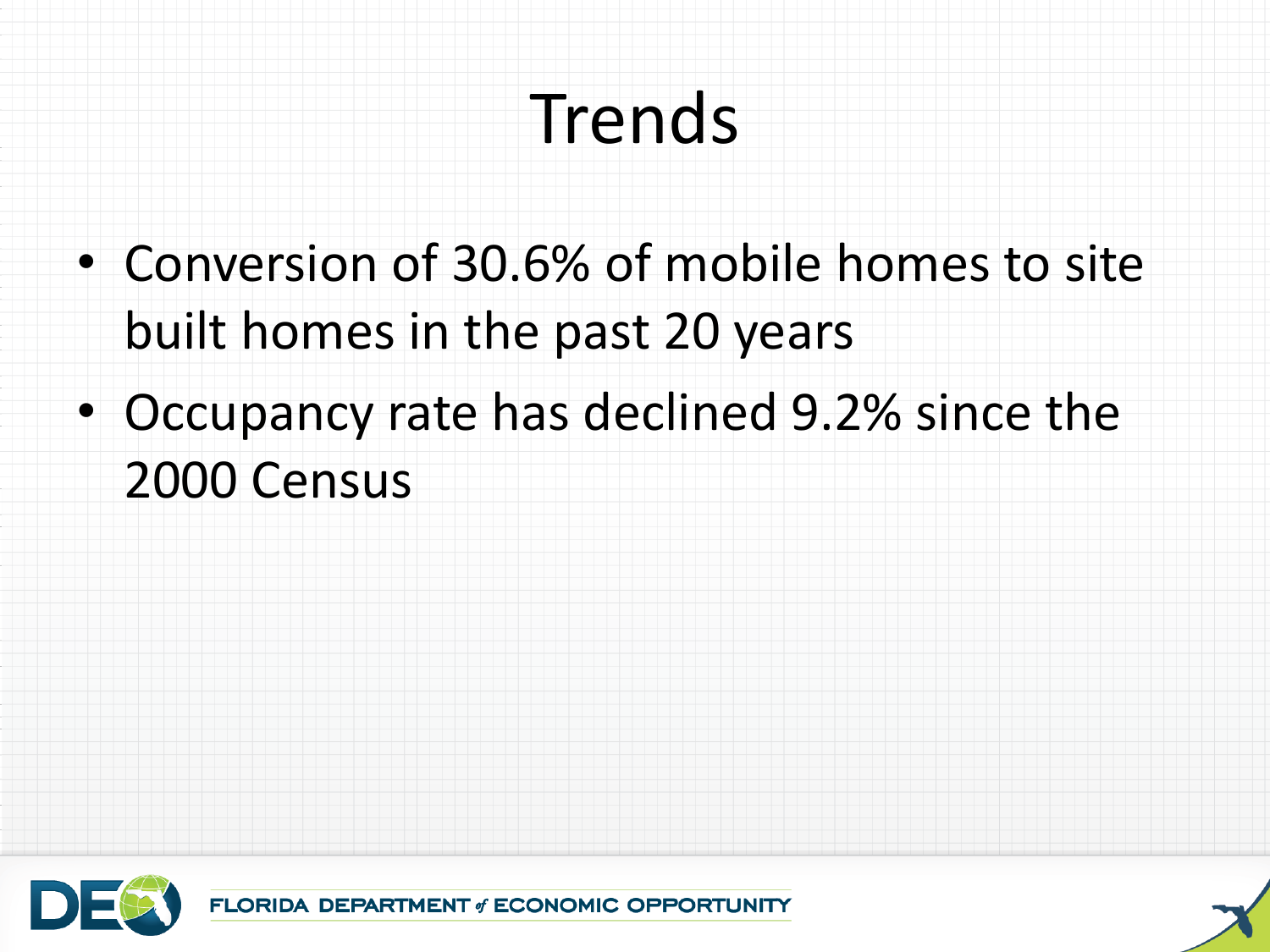|                |                                                                                                            | <b>Category 3/</b><br><b>Level C</b> | <b>Category 4/</b><br><b>Level D</b> | <b>Category 5/</b><br><b>Level E</b> |
|----------------|------------------------------------------------------------------------------------------------------------|--------------------------------------|--------------------------------------|--------------------------------------|
|                | <b>Participation</b>                                                                                       | 70%                                  | 80%                                  | 90%                                  |
| $\mathbf{1}$   | 2010 Census site-built units<br>(44, 630)                                                                  | 19 hours                             | 21 hours                             | 23 hours                             |
| $\overline{2}$ | 2010 Census site-built units with full<br>allocation for 10 years<br>$(44,630 + 3,540)$                    | 19 hours &<br>30 minutes             | 22 hours                             | 24 hours                             |
| $\mathfrak{Z}$ | 2010 Census site-built units with 50%<br>decrease in current allocation for 10 years<br>$(44,630 + 1,780)$ | 19 hours &<br>30 minutes             | 21 hours $\&$<br>30 minutes          | 23 hours $\&$<br>30 minutes          |
| $\overline{4}$ | 2010 Census site-built units with 25%<br>decrease in current allocation for 10 years<br>$(44,630 + 2,660)$ | 19 hours $&$<br>30 minutes           | 21 hours $\&$<br>30 minutes          | 23 hours $\&$<br>30 minutes          |



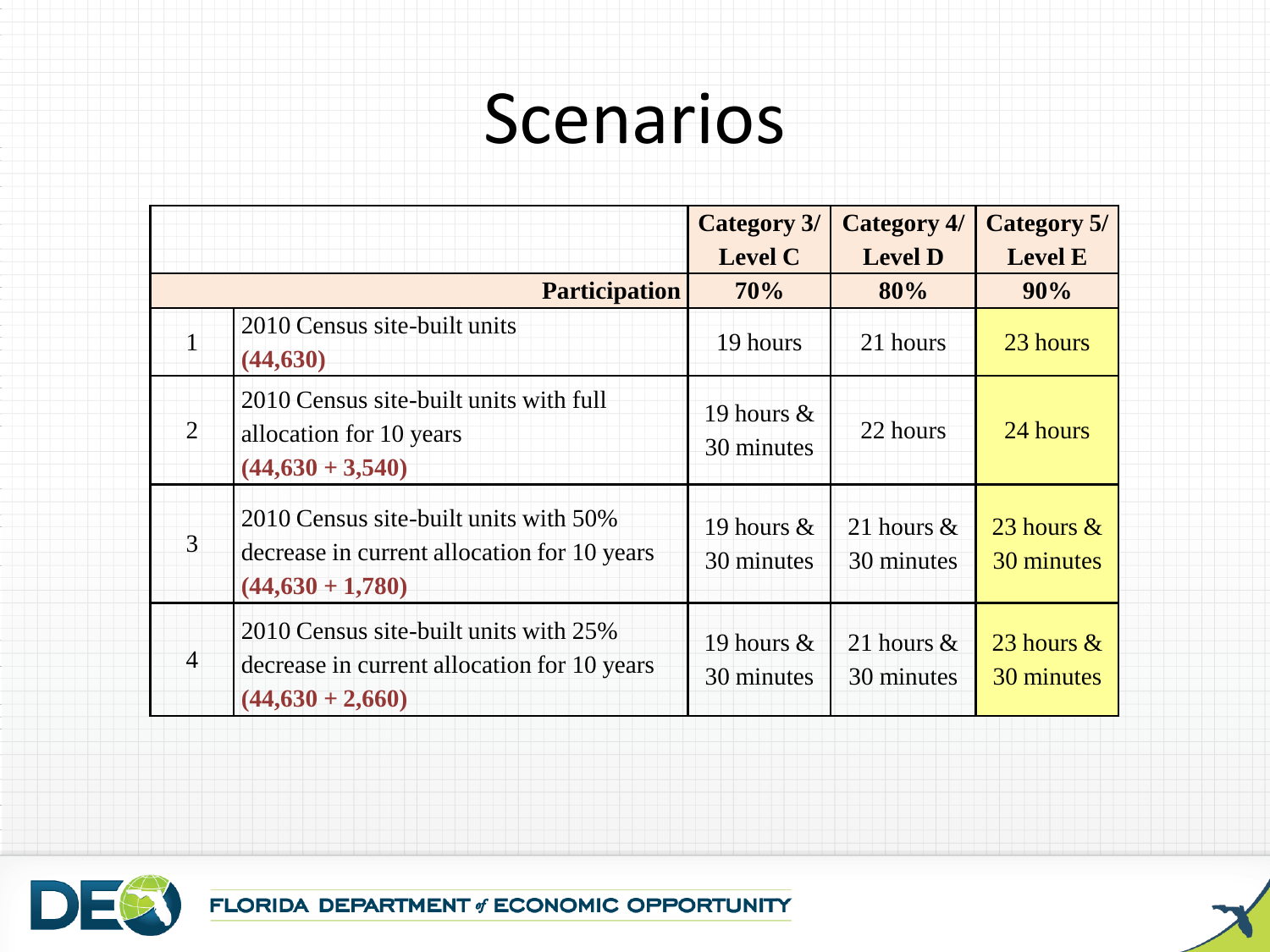|                |                                                                                                                                                                 | <b>Category 3/</b>         | <b>Category 4/</b>          | Category 5/                   |
|----------------|-----------------------------------------------------------------------------------------------------------------------------------------------------------------|----------------------------|-----------------------------|-------------------------------|
|                |                                                                                                                                                                 | <b>Level C</b>             | <b>Level D</b>              | <b>Level E</b>                |
|                | <b>Participation</b>                                                                                                                                            | 70%                        | 80%                         | 90%                           |
| 6              | 2010 Census site-built units with full<br>allocation for 10 years with 1,248 mobile<br>homes (projected conversion to site-built)<br>$(44,630 + 3,540 + 1,248)$ | 20 hours                   | 22 hours $\&$<br>30 minutes | $24$ hours $\&$<br>30 minutes |
| $\overline{7}$ | 2010 Census site-built units with 50%<br>decrease in current allocation for 10 years<br>with 1,248 mobile homes<br>$(44,630 + 1,780 + 1,248)$                   | 19 hours $&$<br>30 minutes | 21 hours $\&$<br>30 minutes | 24 hours                      |
| 8              | 2010 Census site-built units with 25%<br>decrease in current allocation for 10 years<br>with 1,248 mobile homes<br>$(44,630 + 2,660 + 1,248)$                   | 20 hours                   | 22 hours                    | 24 hours                      |



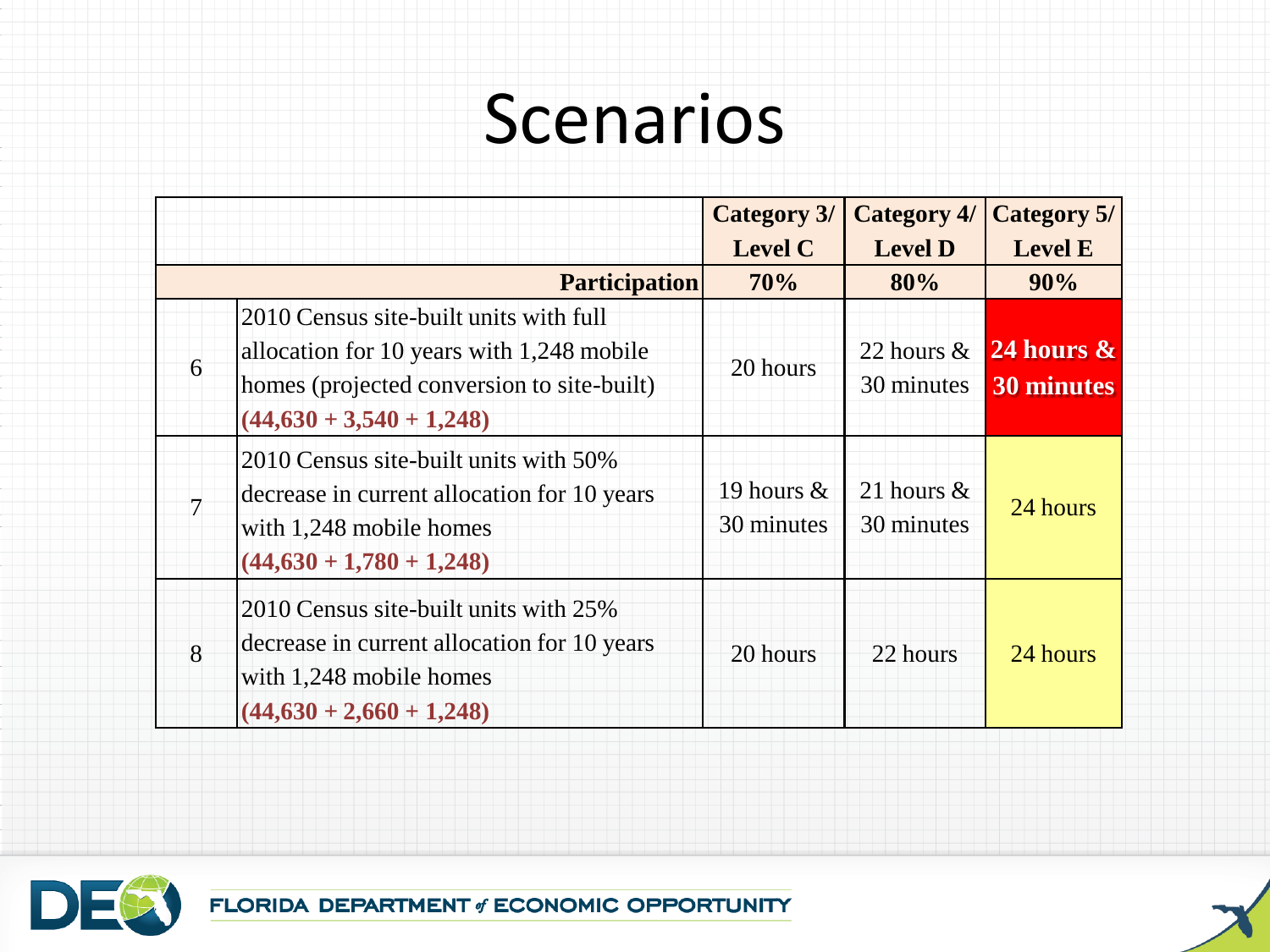|    |                                                                                                                                         | Category 5/<br><b>Level E</b>      |
|----|-----------------------------------------------------------------------------------------------------------------------------------------|------------------------------------|
|    | <b>Participation</b>                                                                                                                    | 100%                               |
| 25 | 2010 Census site-built units and mobile homes<br>$(44,630 + 8,134)$                                                                     | 25 hours $\&$<br><b>30 minutes</b> |
| 14 | 2010 Census site-built units with 50% decrease in current allocation for 10<br>years and all mobile homes<br>$(44,630 + 8,134 + 1,780)$ | 26 hours $\&$<br><b>30 minutes</b> |
| 15 | 2010 Census site-built units with 25% decrease in current allocation for 10<br>years and all mobile homes<br>$(44,630 + 8,134 + 2,660)$ | 26 hours $\&$<br><b>30 minutes</b> |
| 5  | 2010 Census site-built units with full allocation<br>for 10 years and all mobile homes<br>$(44,630 + 8,134 + 3,540)$                    | 27 hours                           |



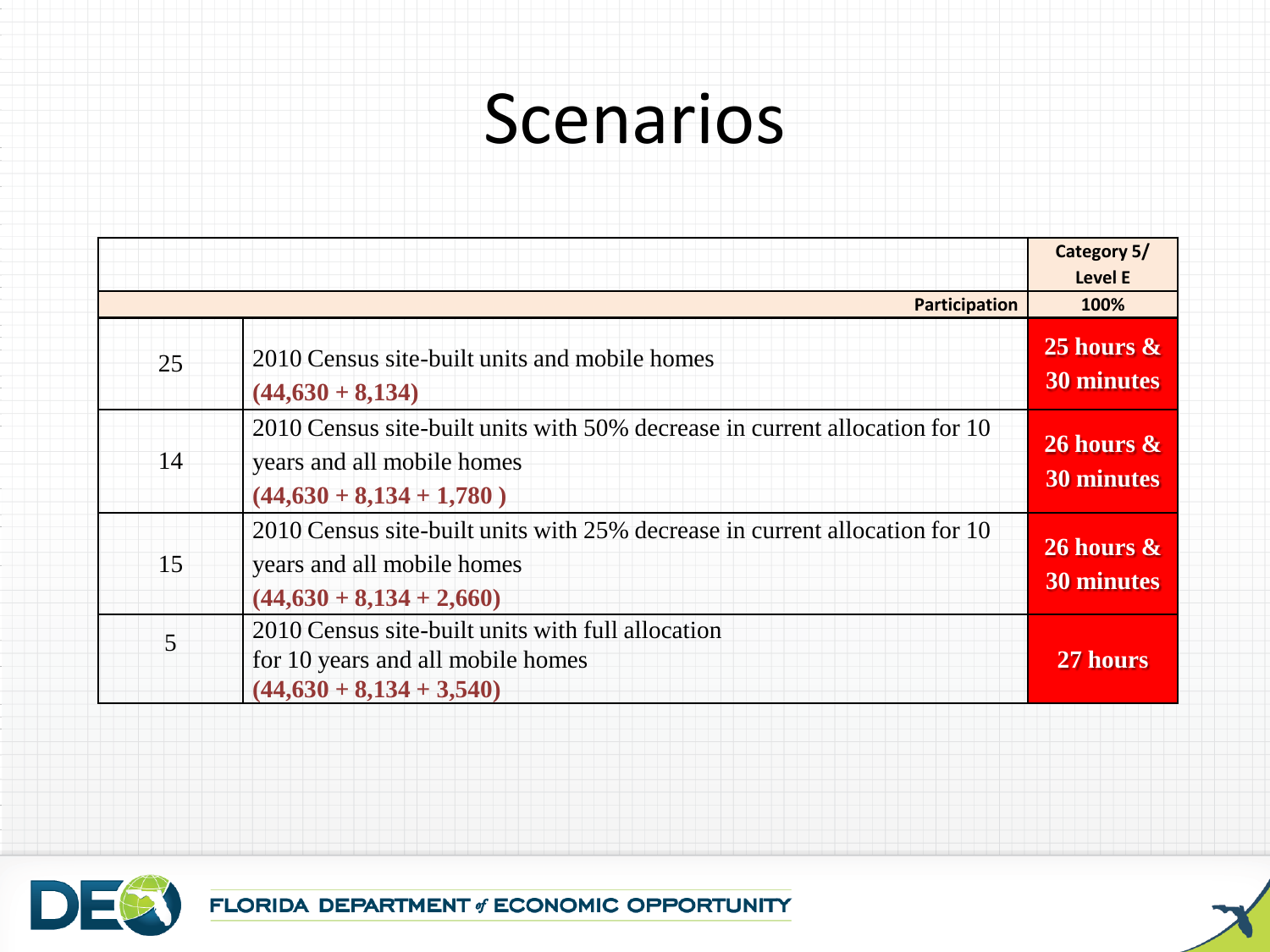|    | Participation                                                                                                                                                                                                                                                               | 100%                        |
|----|-----------------------------------------------------------------------------------------------------------------------------------------------------------------------------------------------------------------------------------------------------------------------------|-----------------------------|
| 9  | Existing Hotel units, 100 hotel units in Marathon, Mobile homes, Military modeled<br>using hotel occupancy rates for July<br>$(13,665 \text{ units} + 100 \text{ units} + 8,134 \text{ units} + 2,025 \text{ vehicles})$                                                    | 16 hours $\&$<br>30 minutes |
| 10 | Existing Hotel units, 100 hotel units in Marathon, Mobile homes, Military modeled<br>using hotel occupancy rates for October<br>$(13,665 \text{ units} + 100 \text{ units} + 8,134 \text{ units} + 2,025 \text{ vehicles})$                                                 | 15 hours $\&$<br>30 minutes |
| 11 | Existing Hotel units, 100 hotel units in Marathon, Mobile homes, Military<br>modeled using hotel occupancy rates for November<br>$(13,665 \text{ units} + 100 \text{ units} + 8,134 \text{ units} + 2,025 \text{ vehicles})$                                                | 16 hours                    |
| 12 | Existing Hotel units, 100 hotel units in Marathon, Mobile homes, Military modeled<br>using hotel occupancy rates for the hurricane season average (June through<br>November)<br>$(13,665 \text{ units} + 100 \text{ units} + 8,134 \text{ units} + 2,025 \text{ vehicles})$ | 15 hours $\&$<br>30 minutes |
| 13 | Hotels, Mobile homes, Military modeled using hotel occupancy rates for July with<br>an additional 215 units in Key West<br>$(13,665 \text{ units} + 100 \text{ units} + 8,134 \text{ units} + 2,025 \text{ vehicles} + 215 \text{ units})$                                  | 16 hours &<br>30 minutes    |
| 17 | Hotels, Military 100% participation, July occupancy (no mobiles)<br>$(13,665 \text{ units} + 2,025 \text{ vehicles})$                                                                                                                                                       | 14 hours $\&$<br>30 minutes |



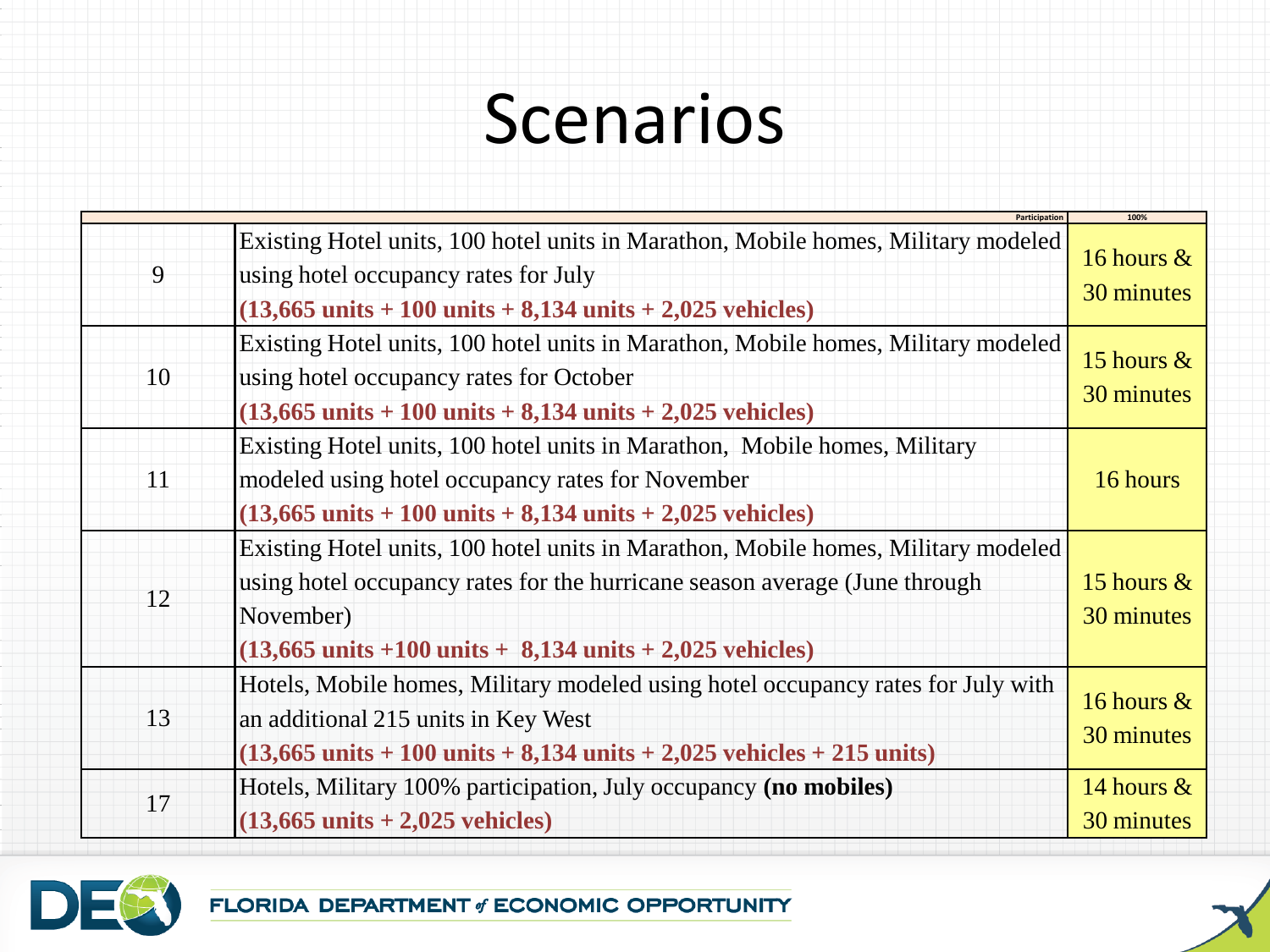|    |                                                                                                  | Category 5/<br><b>Level E</b>        |
|----|--------------------------------------------------------------------------------------------------|--------------------------------------|
|    | <b>Participation</b>                                                                             | 90%                                  |
| 18 | 2010 Census Site built units, mobile homes, 500 additional units<br>$(44,630 + 8,134 + 500)$     | 26 hours                             |
| 19 | 2010 Census Site built units, mobile homes, 1,000 additional units<br>$(44,630 + 8,134 + 1,000)$ | 26 hours                             |
| 20 | 2010 Census Site built units, mobile homes, 1,500 additional units<br>$(44,630 + 8,134 + 1,500)$ | 26 hours                             |
| 21 | 2010 Census Site built units, mobile homes, 2,000 additional units<br>$(44,630 + 8,134 + 2,000)$ | 26 hours                             |
| 22 | 2010 Census Site built units, mobile homes, 2,500 additional units<br>$(44,630 + 8,134 + 2,500)$ | $26$ hours $\&$<br><b>30 minutes</b> |
| 23 | 2010 Census site-built units, mobile homes, 3,000 additional units<br>$(44,630 + 8,134 + 3,000)$ | 27 hours                             |
| 25 | 2010 Census site-built units and mobile homes<br>$(44,630 + 8,134)$                              | 25 hours $\&$<br><b>30 minutes</b>   |



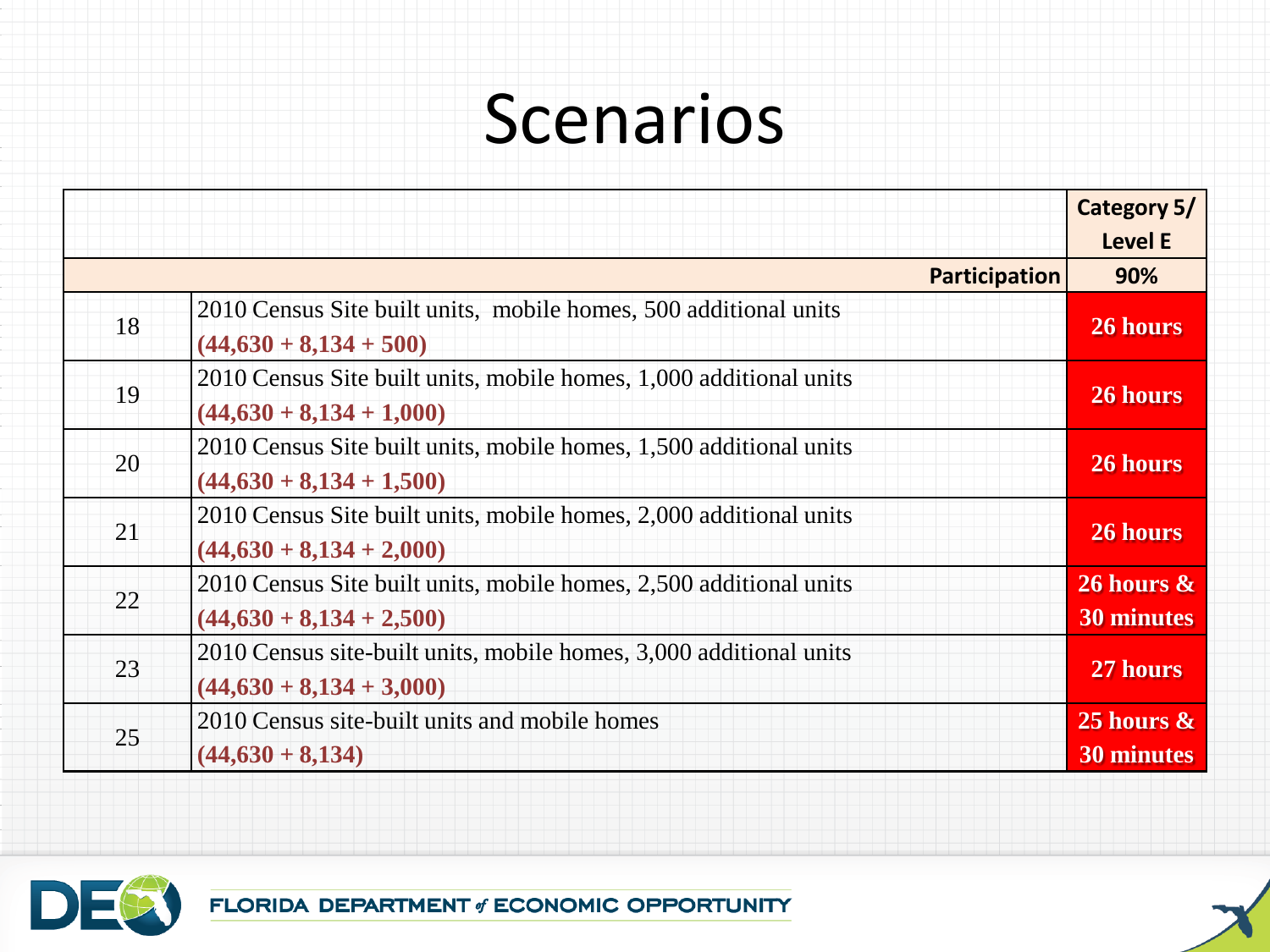|    |                                                                                                                                                  | <b>Category 5/ Level</b>           |
|----|--------------------------------------------------------------------------------------------------------------------------------------------------|------------------------------------|
|    |                                                                                                                                                  | E                                  |
|    | Participation                                                                                                                                    | 90%                                |
| 16 | 2010 Census Site built units, hotels, mobile homes, Military<br>$(44,630 + 13,665 \text{ units} + 8,134 \text{ units} + 2,025 \text{ vehicles})$ | 35 hours $\&$<br><b>30 minutes</b> |
| 24 | 2010 Census site-built units, mobile homes and vacant parcels<br>$(44,630 + 8,134 + 11,282)$                                                     | 30 hours $\&$<br>30 minutes        |